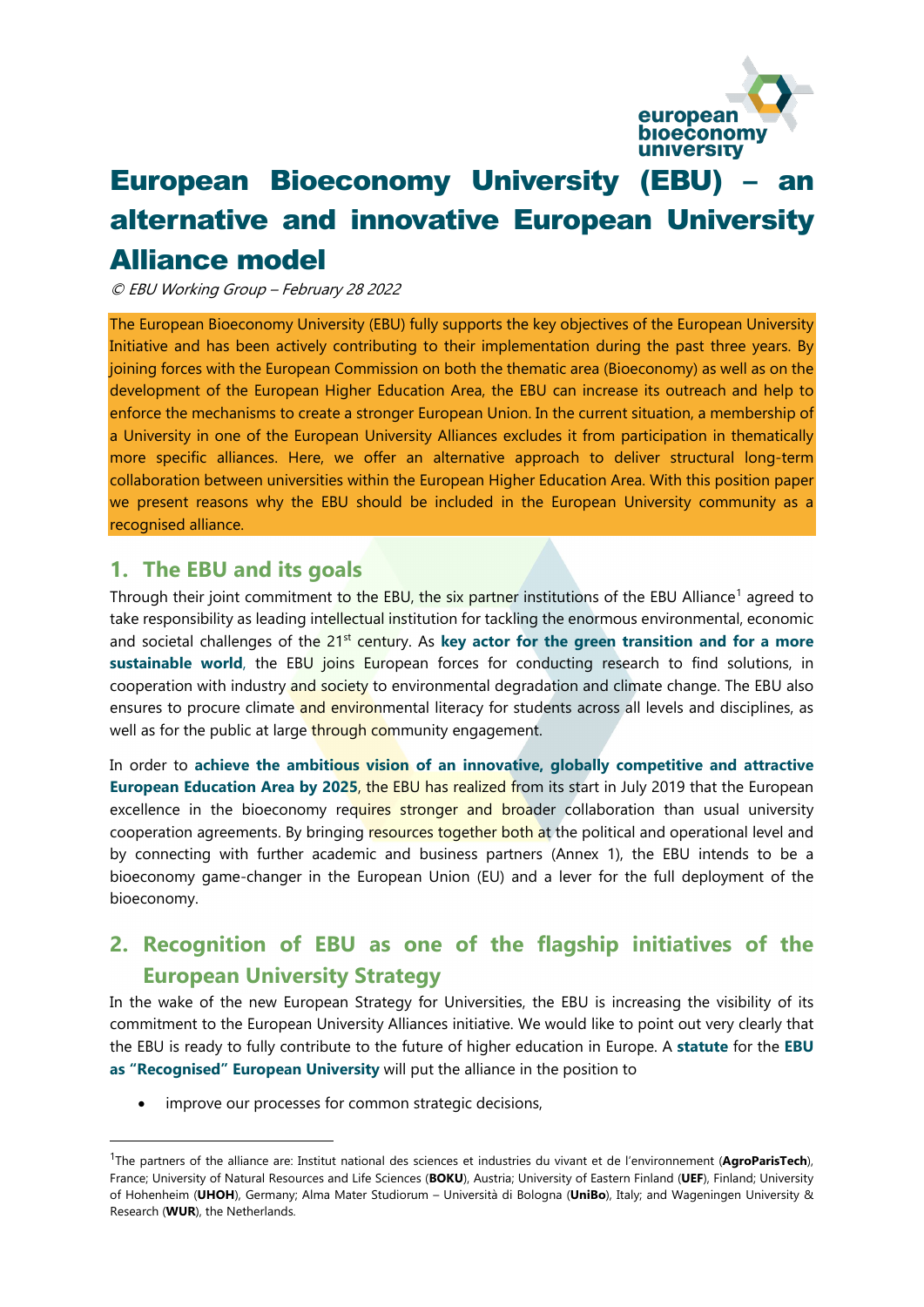

- develop further the alliance and our activities
- facilitate pooling together resources, activities and data
- contribute to the deployment of the European strategy by implementing its vision and sharing our best practices.

Such statute would facilitate deeper, long-term and flexible transnational cooperation, allowing the sharing of capacities, exchange of staff and the implementation of more joint programmes, with the aim to award joint degrees at the level of the alliance and to contribute to the development of a joint European degree and a European credentials portfolio for all (continuous) learners.

After almost three years, the EBU has reached a point where it both develops shorter-term activities and a longer-term strategy and governance model. While being fully aligned with the vision of the European University Alliances, protecting its integrity appeared as a priority for its founding members. Since the current EBU consortium includes three universities who are already members of existing alliances<sup>2</sup>, that do not share this bioeconomy focus with the EBU, we decided not to apply to become a selected European University Alliance. The EBU continues to foster its own innovative and flexible mode and seeks recognition as a European University Alliance. We are convinced that our collaboration will remain successful since it started from a common interest to strengthen the circular economy in Europe. The alliance remains open for incorporating additional competences through our collaboration strategy.

In the following, we will spell out the EBU's credentials for the recognition as a truly European University.

## **3. EBU's way of meeting the objectives of European Universities**

With an already impressive set of projects and initiatives (Annex 2), the EBU significantly contributes to the two main objectives for European Universities and will continue to do so. These main objectives are (1) the promotion of common European values and (2) the strengthening of the European academic competitiveness. In the following, the EBU's contribution to meeting these objectives will be illustrated.

### (1) The promotion of common European values

In times of multiple sustainability crises, the fundamental European values of human dignity, freedom, democracy, equality, rule of law, and human rights are complemented by the strong commitment to the green transition for a more sustainable world. This is not least reflected by the aims of the European [Green Deal](https://ec.europa.eu/info/strategy/priorities-2019-2024/european-green-deal_en) or the five [EU missions](https://ec.europa.eu/info/sites/default/files/research_and_innovation/funding/documents/ec_com_heu_randi_missions_29092021.pdf) recently announced by the European Commission (EC) that address many of the sustainability challenges. The EBU fully endorses this approach.

As one powerful motor for a **green transition**, the bioeconomy has been highlighted before by the EU via high-level commission communications and actions. Aiming at the collaborative advancement of the bioeconomy, which is by nature multi-disciplinary and indispensably requires cooperation, the EBU thus provides an ideal arena for innovative international cooperation models and interdisciplinary skills training. Accordingly, the six alliance partners have developed a common long-term vision and mission reflecting the values shared by the EBU (Annex 3). Their integrated strategy determines the roles and responsibilities to ensure the achievement of their goals towards the development of a sustainable and competitive knowledge-based bioeconomy in Europe.

Since its launch, the EBU has successfully improved academic mobility, enhanced scientific exchange, and established programmes and structures that encourage and facilitate student mobility (Annex 3,

<span id="page-1-0"></span><sup>&</sup>lt;sup>2</sup> Università di Bologna in [UNAEUROPA,](https://www.una-europa.eu/) University of Eastern Finland i[n YUFE,](https://yufe.eu/) and Universität für Bodenkultur Wien i[n EPICUR](https://epicur.education/de/)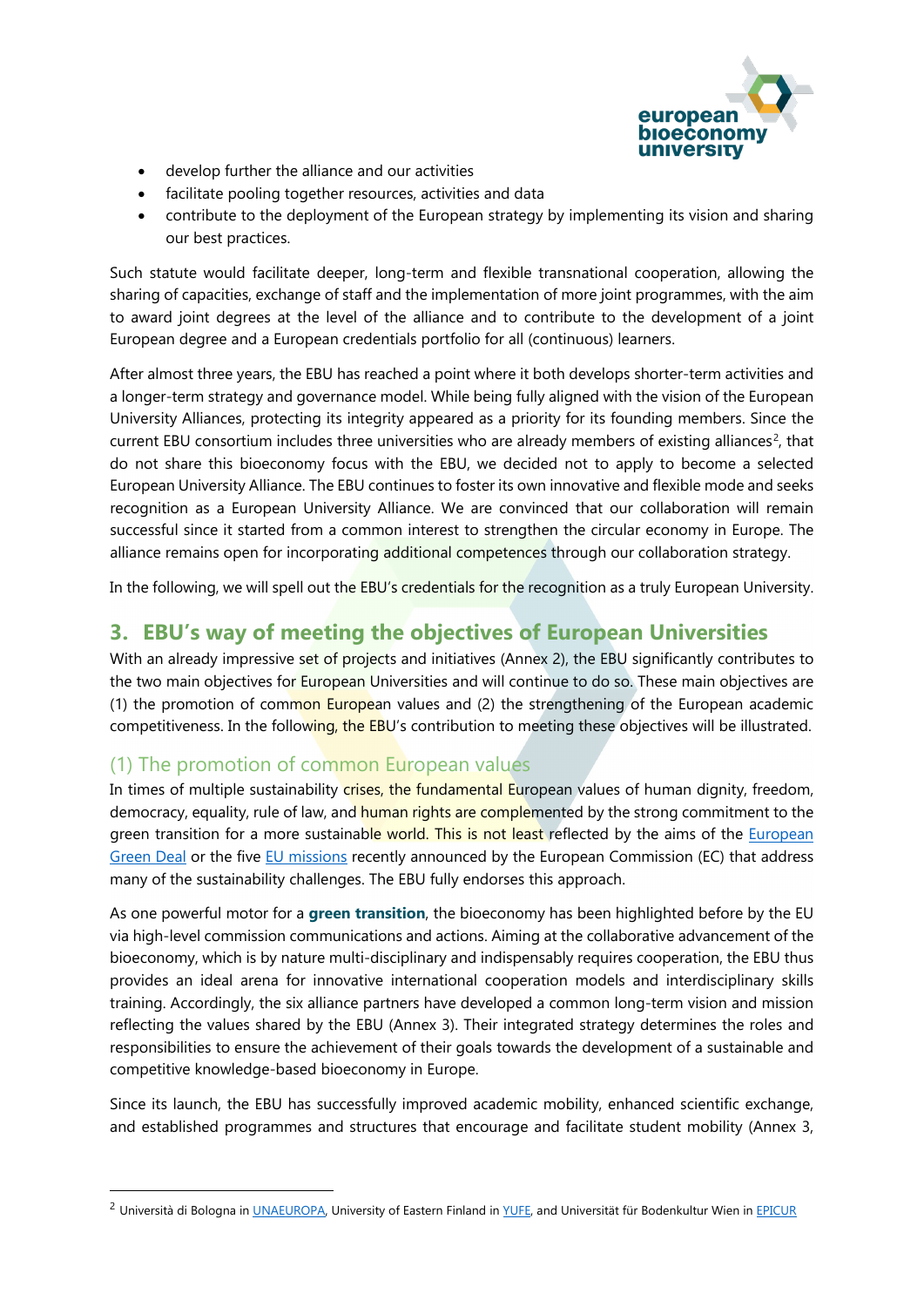

more specific actions listed in Annex 5). These actions all contribute to build a European sense of belonging and identity.

## (2) The quality and competitiveness of European higher education

Apart from its tremendous potential for sustainable development and climate change mitigation, the bioeconomy strongly contributes to socio-economic wellbeing across the EU. It is a proven means to safeguard food supply, provide a "buffer role" for employment – which can be realised in times of crisis – and to provide important potential for the transition to an innovative, resource-efficient, and competitive economy[3.](#page-2-0) The EBU's aim is to provide an internationally unique and competitive model for a theme-based, system- and future-oriented university that focuses on inter- and transdisciplinary as well as sectoral and European collaboration, which would support the development of bioeconomy in Europe and enhance Europe academic leadership and attractiveness in this sector worldwide.

The EBU has thus become a reference point for European bioeconomy studies internationally and is evolving to a knowledge hub for all issues concerning the transformation to a sustainable knowledgebased and circular bioeconomy. The upgrade of European bioeconomy studies to a highly relevant and attractive future-oriented discipline will inspire young people to enter the academic bioeconomy career.

The EBU offers the required diversity and the necessary commitment to unite the relevant disciplines, as well as a dynamic collaboration model for connecting transnationally education, research and innovation activities. At the same time, the geographical diversity of its partner institutions facilitates its outreach towards national and local societies and economies. The EBU thus provides an encompassing excellencebased offer to the society, including education, research, innovation, entrepreneurship, science & society activities (more concrete examples in Annex 4, more specific actions listed in Annex 5).

## **4. Contact**

If you wish to get in touch with the EBU, please contact the Secretariat: [ebu@uni-hohenheim.de](mailto:ebu@uni-hohenheim.de)

<span id="page-2-0"></span> <sup>3</sup> Ronzon, Tévécia; Piotrowski, Stephan; Tamosiunas, Saulius; Dammer, Lara; Carus, Michael; M'barek, Robert (2020): Developments of Economic Growth and Employment in Bioeconomy Sectors across the EU. In Sustainability 12 (11). DOI: 10.3390/su12114507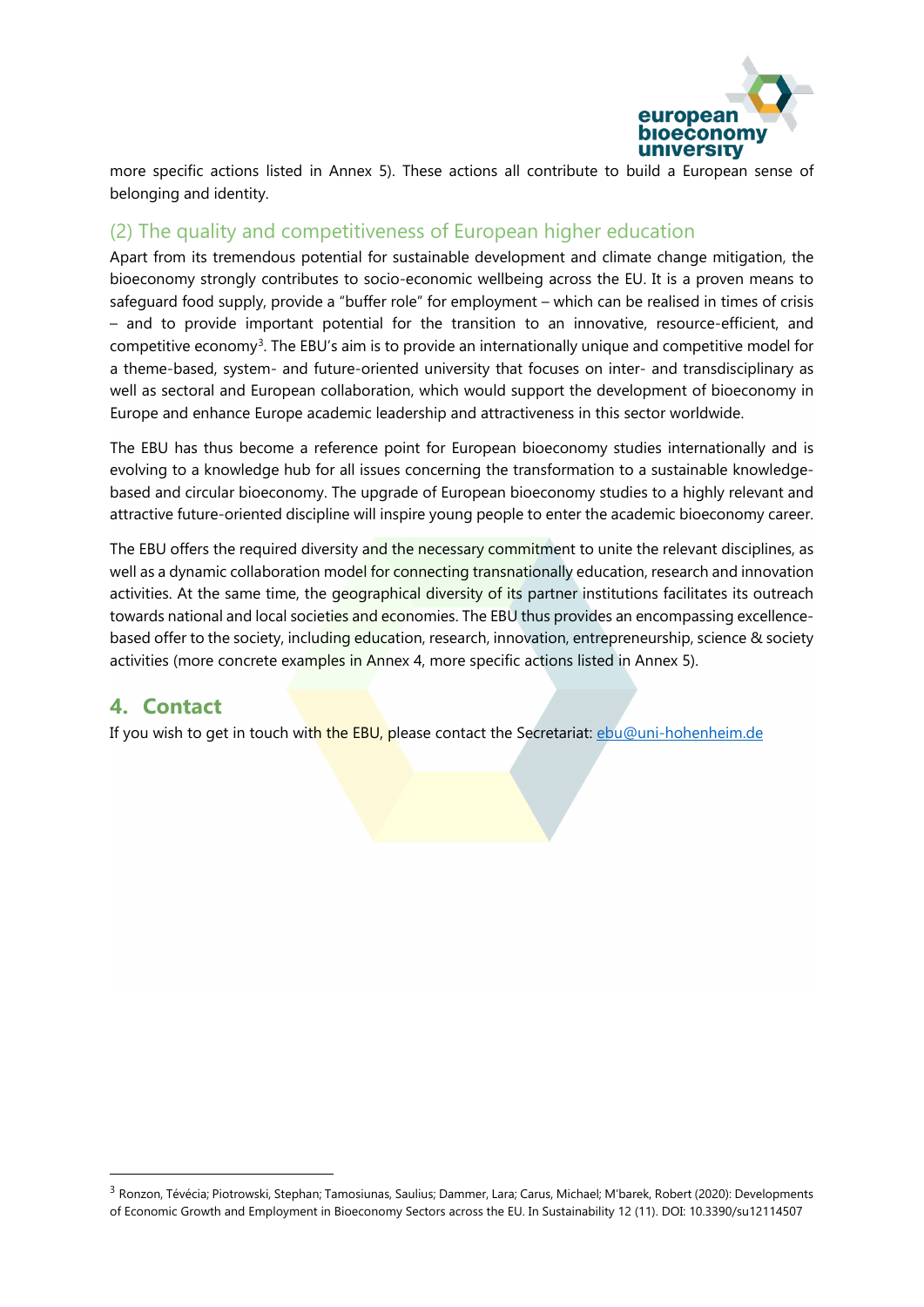

## **5. Annex**

Annex 1: The EBU at a glance

# european bioeconomy **university**

#### **Our Vision**

Creating Europe's leading intellectual institution for tackling the enormous environmental, economic and societal challenges of the 21stcentury, by:

- Covering the entire spectrum of bioeconomy dimensions
- Providing a theme-based, system- and future-oriented university
- Taking university collaboration to a  $\ddot{\phantom{0}}$ higher level of joint strategy development

## ... at a glance

#### **Our Mission**

The empowerment of the European knowledge-based bioeconomy by:

- Educating a new generation of truly European experts
- Fostering rigorous, relevant and responsible research
- Transferring knowledge into society and the economy

#### **Governance**

The European Bioeconomy University is internally governed by the EBU presidents board, the scientific coordinators group and the operational coordinators group. The presidency shifts every two years.

#### **Network**



#### Circle 1: EBU Alliance

... comprises the six founding members AgroParisTech, BOKU, UEF, UHOH, UniBo and WUR.

#### **Circle 2: Affiliated Partners**

... provide an intensive, middle- to long-term cooperation in research, teaching and transfer.

#### Circle 3: The EBU Network

... establishes ties to stakeholders in policy, research, education, industry and society.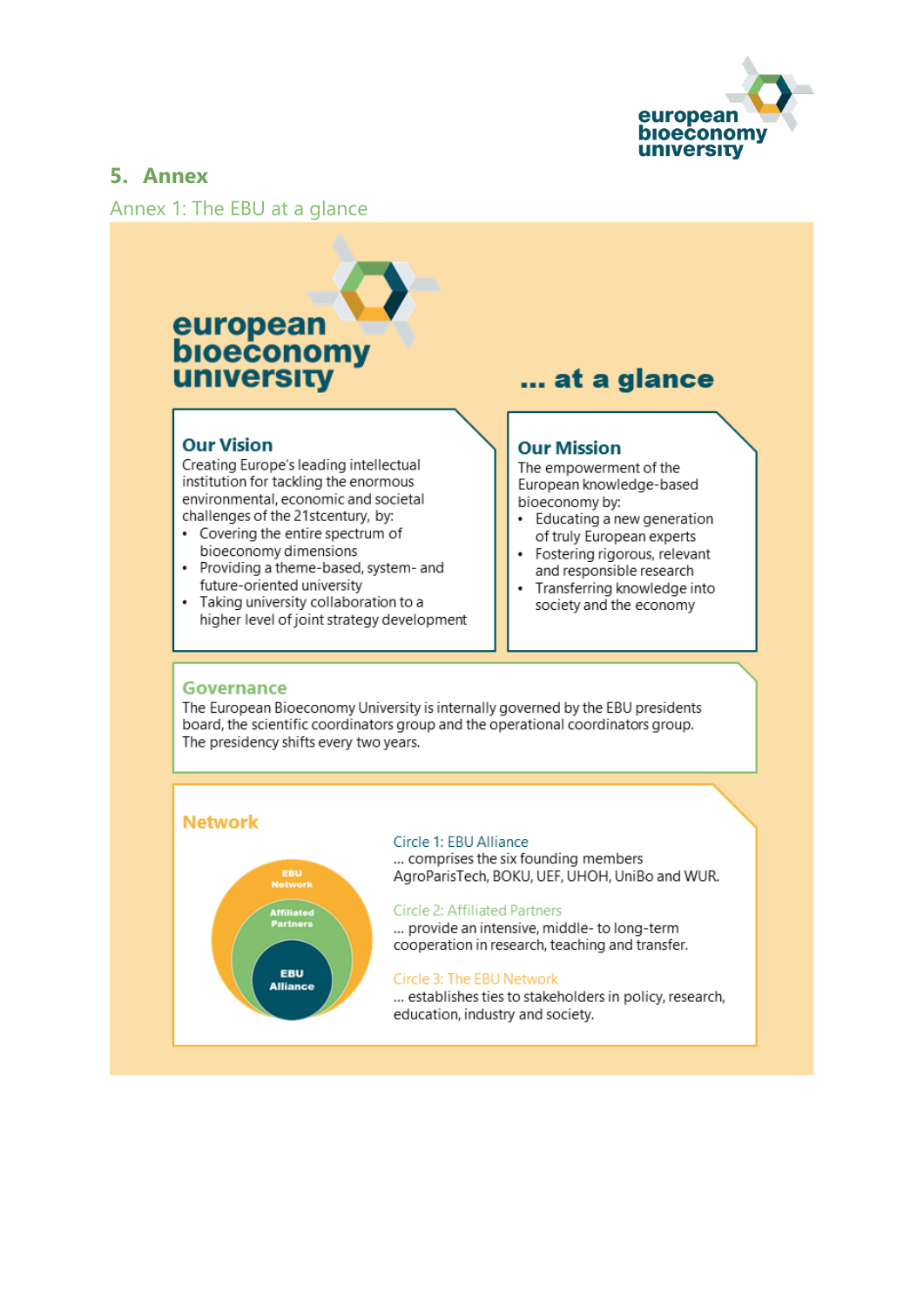

## Annex 2: EBU achievements

After two and a half years of its existence and despite the difficulties of social distancing, the EBU can already look back at a large portfolio of achievements:

- Launch of 3 EU-funded projects [: FOEBE](https://european-bioeconomy-university.eu/education/foebe-fostering-entrepreneurship-for-the-bioeconomy/) and [EBU Label](https://european-bioeconomy-university.eu/education/ebu-label/) in 2020, [BIObec](https://biobec.eu/) in 2021. Both FOEBE and EBU Label are currently recruiting their first cohorts of students.
- Organisation of the first (virtual) [Scientific Forum](https://european-bioeconomy-university.eu/research-and-innovation/scientific-forum-2021/) of the Alliance in September 2021, which attracted 312 participants, 65 speakers in 8 parallel and 2 plenary sessions, as well as 3 workshops.
- Organisation of a first (virtual) thematic workshop on bioeconomy [foresight](https://european-bioeconomy-university.eu/ebu-alliance-initiates-research-collaboration-an-online-workshop-discussed-bioeconomy-foresight/) by UEF in June 2021
- Organisation of the [workshop](https://european-bioeconomy-university.eu/get-involved/public-engagements/) "How to shape education for a sustainable circular bioeconomy" of the Global Bioeconomy Summit 2020
- Invitation of EBU as speaker in multiple European events including the [European Research and](https://ec.europa.eu/research-and-innovation/en/events/upcoming-events/research-innovation-days)  [Innovation Days 2021](https://ec.europa.eu/research-and-innovation/en/events/upcoming-events/research-innovation-days) and the European Commission's workshop "Promoting education, training and skills across the EU bioeconomy"
- Publication of 3 Position and Opinion [Papers](https://european-bioeconomy-university.eu/get-involved/think-tank/position-papers/)

## Annex 3: Contributions to European values

#### **The EBU contributes to the promotion of common European values with the following activities:**

- Improved academic **mobility**, which facilitates knowledge exchange and contact of researchers to peers and to the community.
- The creation of thematic **networks** through activities such as the Scientific Forum and thematic research workshops resulting in reinforced scientific collaboration within and beyond the EBU.
- Enhanced **Student exchange**, including through the EBU Label and FOEBE joint education projects. Two cohorts of students from the partner institutions are joining these hybrid programmes, enabling them to develop both their technical and **intercultural** skills. It will contribute to create a sense of belonging to the EBU, both at the teachers' and students' levels, and to the promotion of EU values. It is expected to further develop mobility in between partner institutions and education activities which will foster the development of the EBU as a truly European University.

## Annex 4: Contributions to the quality of Higher Education

#### **The EBU contributes to the quality of Higher Education in Europe with the following activities:**

- The generation of new and highly relevant **knowledge** on the technological, social, economic, and ecological aspects of the bioeconomy and their interconnection.
- The **regional outreach** via several bioeconomy knowledge hubs across the EU by way of the establishment of bioeconomy education centres [\(BIObec project\)](https://biobec.eu/).
- A **pan-European** Bioeconomy qualification program for Master students [\(EBU Label\)](https://european-bioeconomy-university.eu/education/ebu-label/).
- A strong connection with stakeholders through dedicated collaboration agreements with other academic and business partners (second and third circle collaborations, see Annex 1), and beyond, ensuring connection of what is being developed to the needs of the bioeconomy as well as its impact beyond the six founding members.
- A [think-tank](https://european-bioeconomy-university.eu/get-involved/think-tank/) contributing to the dissemination of knowledge, stronger public awareness and improved policies to implement the Green Deal.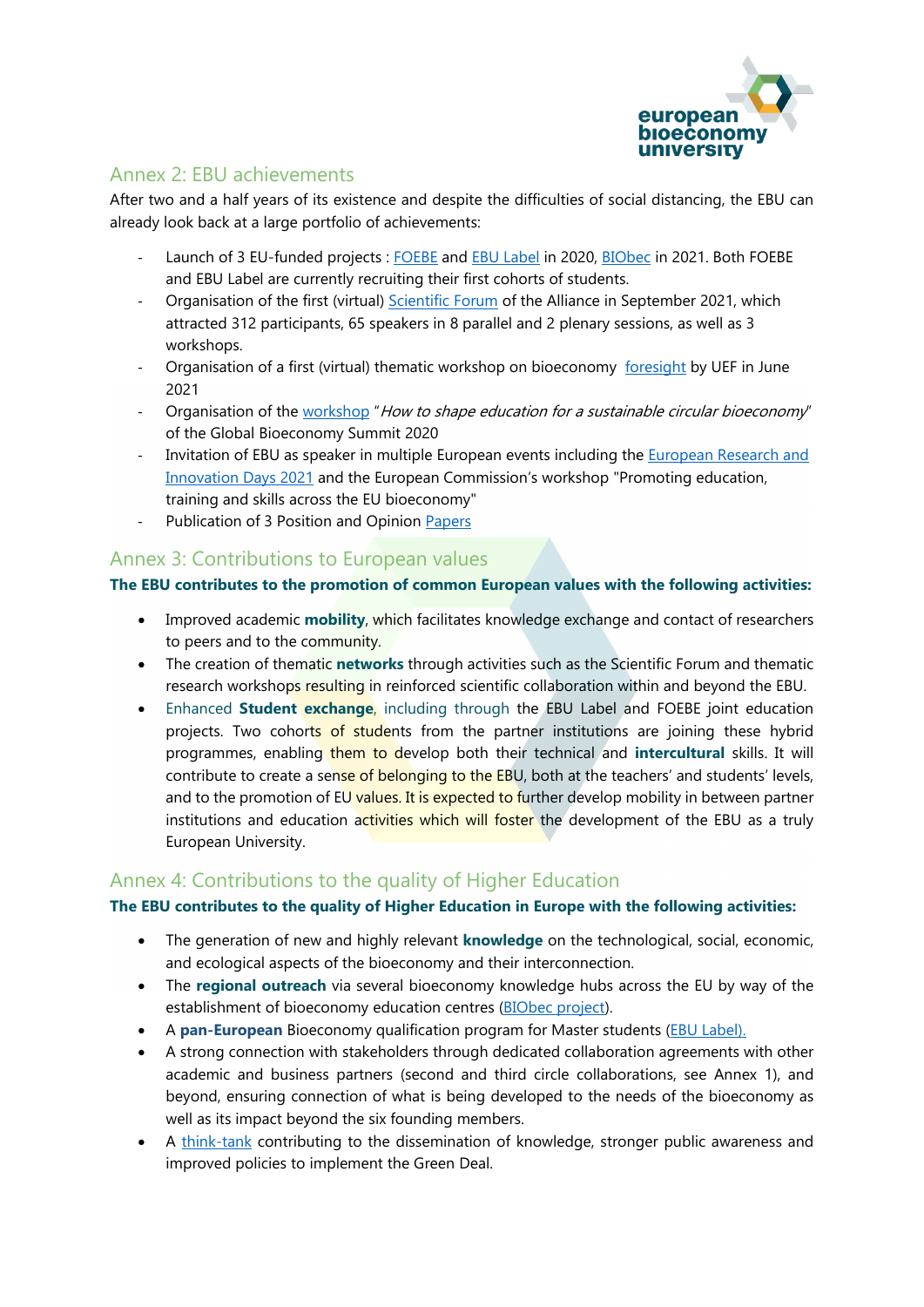

## Annex 5: EBU's response to the European Universities' specific objectives

1. Develop and implement an integrated long-term joint strategy for education with, where possible, links to research and innovation, and service to society, that is responsive to the digital and green transition and key socio economic challenges, while remaining committed to excellence.

| <b>Required activities</b>                        | <b>EBU Response</b>                                         | <b>Timeline</b> |
|---------------------------------------------------|-------------------------------------------------------------|-----------------|
| Develop a common vision                           | Realised (see here)                                         | 2019            |
| and shared values                                 |                                                             |                 |
| joint<br><b>Establish</b>                         | Realised/started (see here). Strategic decision meeting is  | Ongoing         |
| management<br>and                                 | undertaken by Presidents' Group. Operational management     |                 |
| governance structures                             | is undertaken by EBU coordination group.                    |                 |
|                                                   | The EBU secretariat is run and financially supported by the |                 |
|                                                   | university that holds the presidency (changing every two    |                 |
|                                                   | years).                                                     |                 |
| Pool<br>resources and<br>$\overline{\phantom{m}}$ | EBU already pool resources by implementing a coordination   | Ongoing         |
| where<br>appropriate<br>$\qquad \qquad -$         | group, with 1 academic and 1 administrative representative, |                 |
| create a legal statute for                        | meeting at least monthly and jointly piloting activities.   |                 |
| the alliance.                                     | Additionally, a significant number of actors from each      |                 |
|                                                   | university contribute to the working group, activities and  |                 |
|                                                   | projects.                                                   |                 |
|                                                   | The opportunity for "other types of alliances" to receive   |                 |
|                                                   | acknowledged statute is new. EBU is seriously considering   |                 |
|                                                   | this opportunity.                                           |                 |

#### 2. Establish a European higher education inter-university 'campus'.

| <b>Required activities</b>                                                                                   | <b>EBU Response</b>                                                                                                                                                                                                                                                                                                                                                                                                                                                                            | <b>Timeline</b>                                           |
|--------------------------------------------------------------------------------------------------------------|------------------------------------------------------------------------------------------------------------------------------------------------------------------------------------------------------------------------------------------------------------------------------------------------------------------------------------------------------------------------------------------------------------------------------------------------------------------------------------------------|-----------------------------------------------------------|
| <b>Seamless</b><br>mobility<br>(physical,<br>opportunities<br>mobility<br>blended<br>or<br>virtual learning) | Even though we are not there yet and the Covid context<br>haven't helped, we already organise joint hybrid educational<br>activities + Scientific Forum. Erasmus+ bilateral agreements<br>exist between all EBU members. Building of an online<br>learning platform as part of the <b>EBU</b> label project. It will also<br>include open access material, such as the Bioeconomy<br>MOOC resulting from the <b>ABBEE</b> project. EBU also aims at<br>developing young researchers' mobility. | Ongoing                                                   |
| New joint, flexible and<br>innovative curricula                                                              | 5 out of 6 EBU members already signed a framework Co-<br>tutelle agreement which will facilitate joint PhD supervision<br>and training within the alliance.                                                                                                                                                                                                                                                                                                                                    | Signed end of 2021                                        |
|                                                                                                              | The alliance is also working on the development of a joint<br>doctorate programme.                                                                                                                                                                                                                                                                                                                                                                                                             | Ongoing                                                   |
|                                                                                                              | Joint education project (master-level): EBU Label                                                                                                                                                                                                                                                                                                                                                                                                                                              | First<br>cohort<br>recruited                              |
|                                                                                                              | Joint education project (entrepreneurship): FOEBE                                                                                                                                                                                                                                                                                                                                                                                                                                              | First<br>cohort<br>recruited                              |
| Other flexible<br>learning<br>opportunities<br>and<br>alternative<br>learning<br>pathways                    | LLL joint activities currently being developed. Application to<br>Erasmus+ calls like 'Alliances for Innovation' together with<br>second and third circle partners is being considered to<br>enhance full adoption of a European approach to micro-<br>credentials in the evolving field of bioeconomy, where<br>number of professionals need to update their competences<br>to fill gaps between their previous formal degrees and the<br>needs of a fast-changing society.                   | <b>Next</b><br>application<br>September<br>round:<br>2022 |